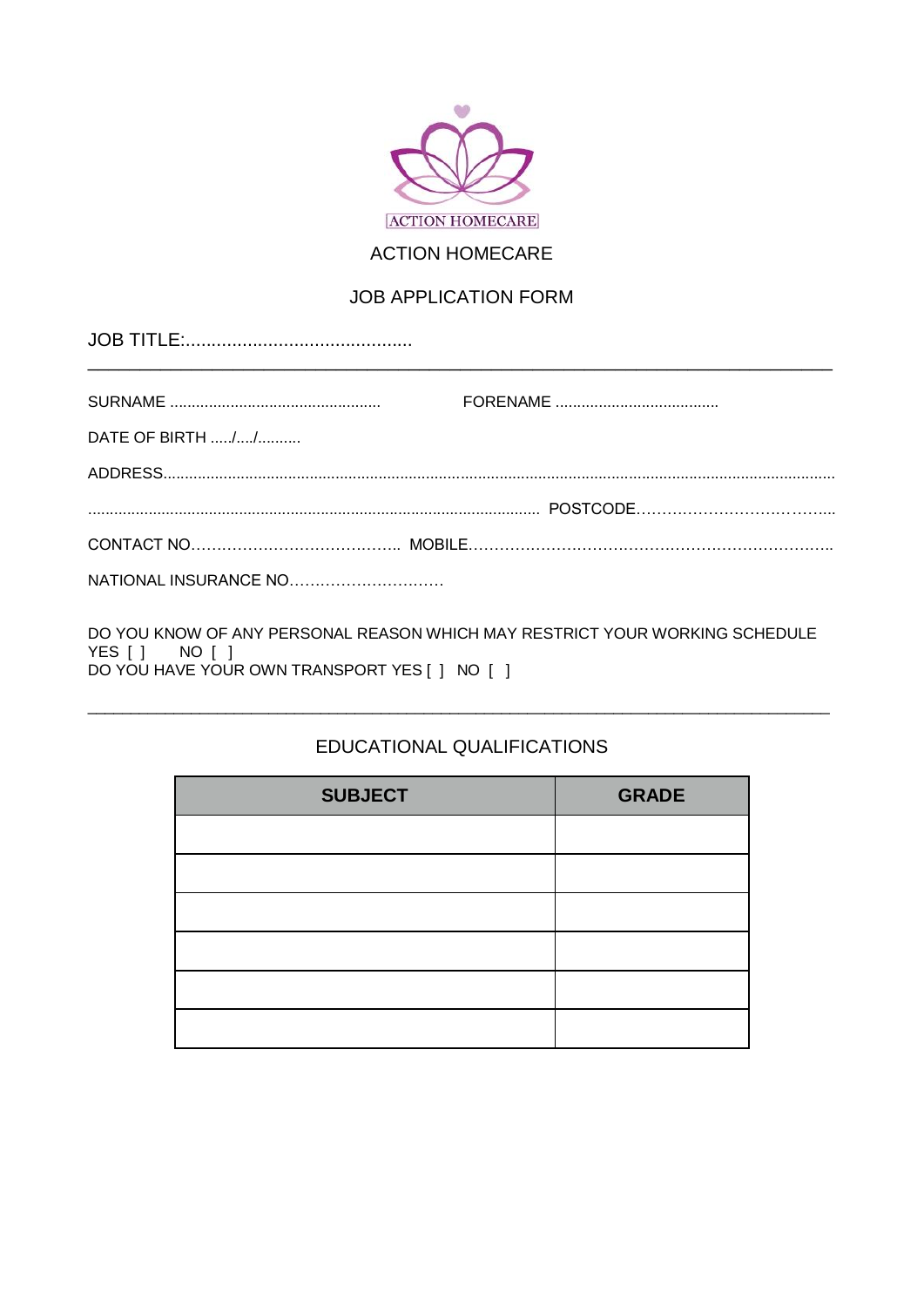# PROFESSIONAL QUALIFICATIONS

| <b>LEVEL ACHIEVED</b> | <b>DATE</b> |
|-----------------------|-------------|
|                       |             |
|                       |             |
|                       |             |

| <b>TRAINING CERTIFICATES</b> | <b>DATE</b> |
|------------------------------|-------------|
|                              |             |
|                              |             |
|                              |             |
|                              |             |
|                              |             |
|                              |             |

#### PRESENT/ RECENT EMPLOYMENT

| <b>NAME OF EMPLOYER</b> | <b>REASON FOR LEAVING</b> | <b>DATES TO /FROM</b> |
|-------------------------|---------------------------|-----------------------|
|                         |                           |                       |
|                         |                           |                       |
|                         |                           |                       |
|                         |                           |                       |
|                         |                           |                       |
|                         |                           |                       |
|                         |                           |                       |
|                         |                           |                       |
|                         |                           |                       |

Additional employers may be added on a separate sheet.

# EMPLOYMENT REFERENCE

| <b>NAME</b> | <b>ADDRESS</b> |  |
|-------------|----------------|--|
|             |                |  |
|             |                |  |
|             |                |  |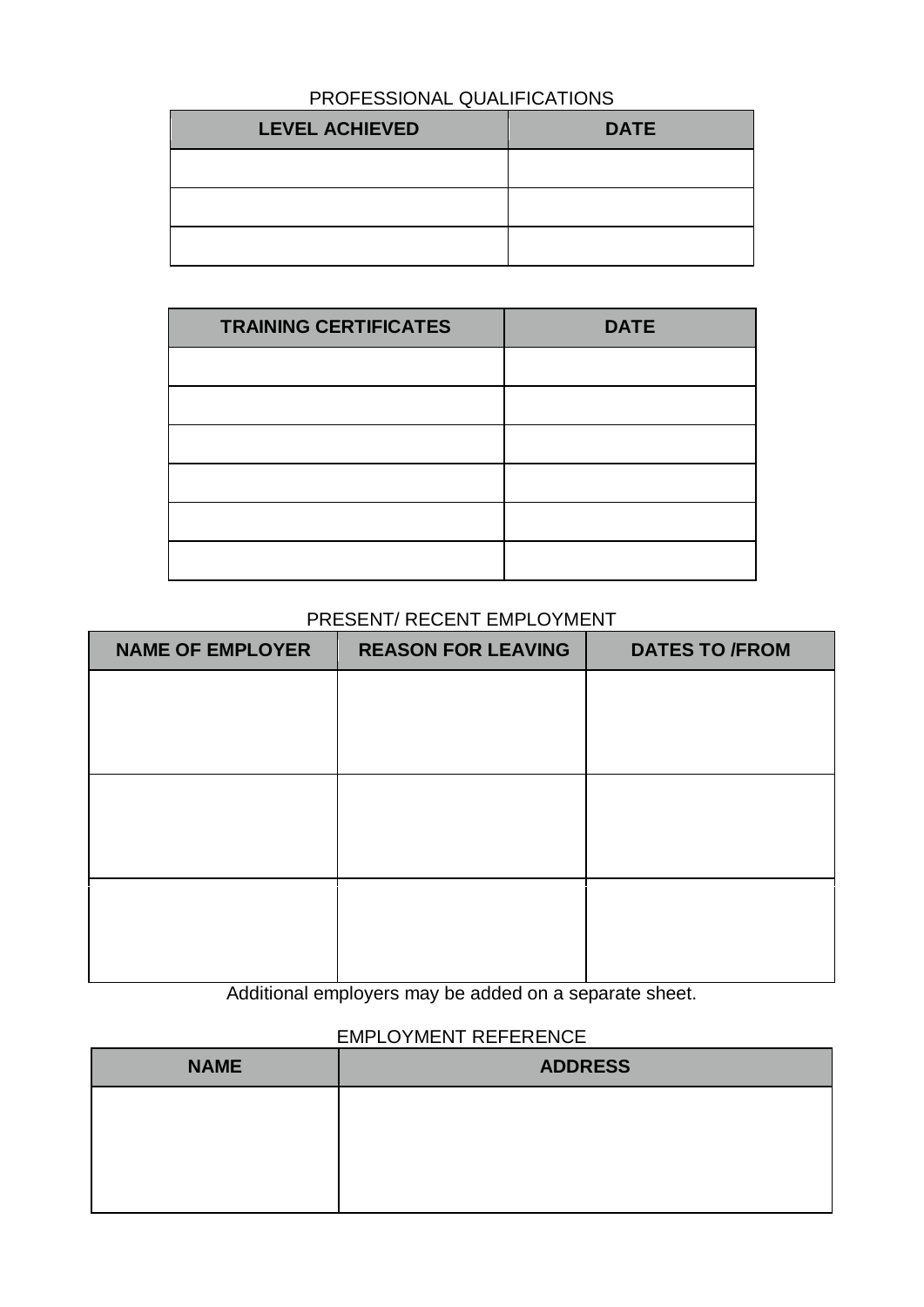### CHARACTER REFERENCE

| <b>NAME</b> | <b>ADDRESS</b> |  |  |
|-------------|----------------|--|--|
|             |                |  |  |
|             |                |  |  |
|             |                |  |  |

# SUPPORTING STATEMENT:

This must be completed

please give the reasons for applying for this job, outline any skills, experiences and attributes which you consider would make you a suitable employee of action home care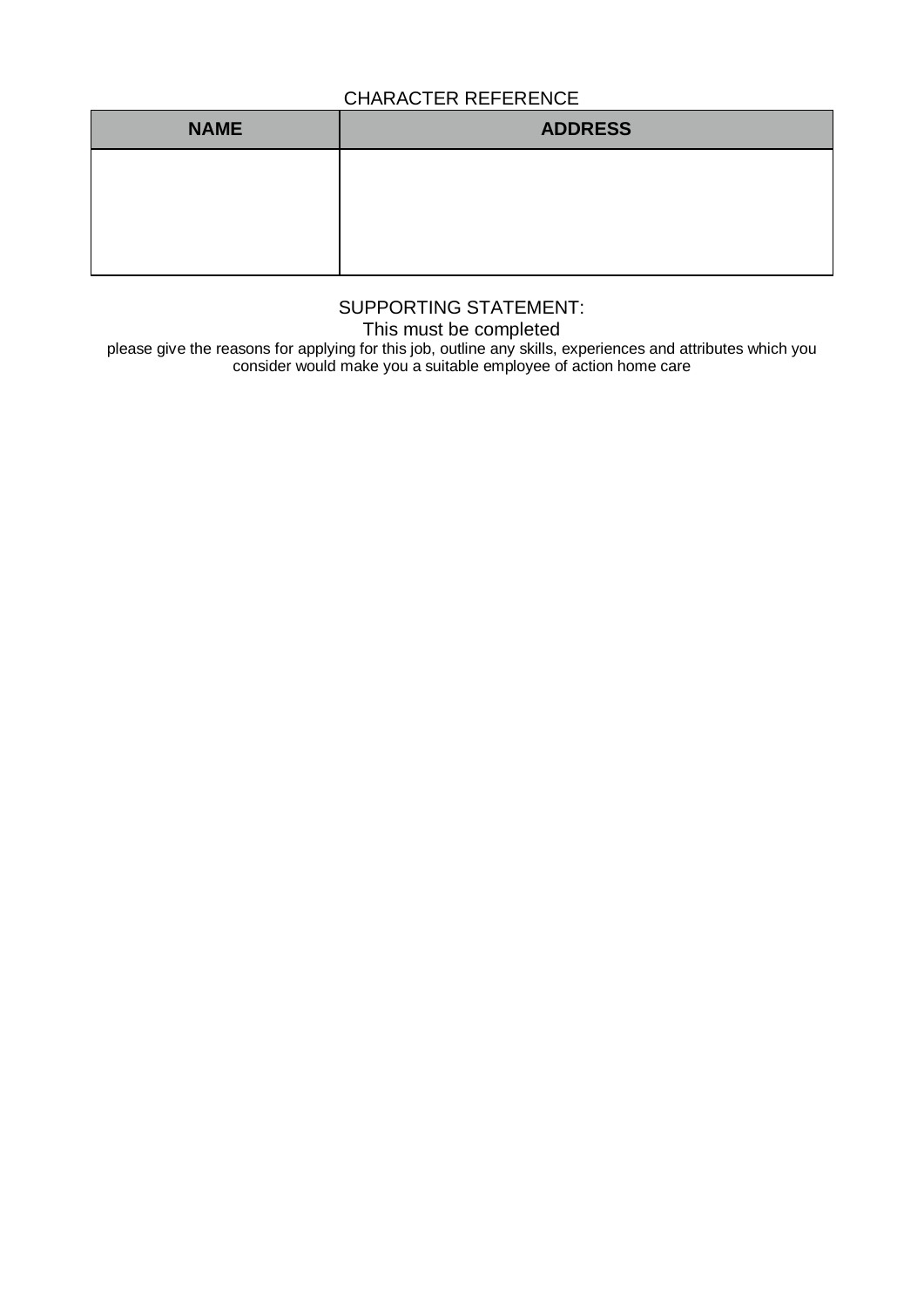#### CRIMINAL RECORD

YOU ARE REQUIRED BY LAW TO OBTAIN A CRB PRIOR TO THIS EMPLOYMENT PLEASE GIVE INFORMATION BELOW OF ANY CONVICTIONS WHICH ARE SPENT UNDR THE PROVISIONS OF THE REHABILITATION OF OFFENDERS ACT 1974, AND YOU ARE REQUIRED TO GIVE DETAILS OF ANY CONVICTIONS WHICH STILL EXIST OR PROSECUTIONS PENDING. IN THE EVENT OF AN UNDISCLOSED CONVICTION OR PROSECUTION COMING TO LIGHT AT A LATER DATE IT WILL LEAD TO DISCIPLINARY ACTION, LEADING TO EITHER INSTANT DISMISSAL. ALL INFORMATION DISCLOSED WILL REMAIN CONFIDENTIAL.

I WISH TO APPLY FOR THE POST SHOWN AT THE TOP OF THIS APPLICATION FORM AND I CONFIRM THAT I HAVE NOT WITH HELD ANY RELEVANT INFORMATION. I HAVE INCLUDED A HEALTH DECLARATION FORM, AN UPTO DATE CV, PASSPORT PHOTOGRAPH AND ANY DOCUMENTATION I HAVE PROVING I AM PERMITTED TO WORK IN THE UK.

 $\_$  , and the set of the set of the set of the set of the set of the set of the set of the set of the set of the set of the set of the set of the set of the set of the set of the set of the set of the set of the set of th

 $X \xrightarrow{\hspace*{1.5cm}}$ 

APPLICATIONS SIGNATURE AND NAME

PLEASE RETURN TO:

MRS J GANT ACTION HOMECARE MARKET HOUSE MARKET STREET, LONG SUTTON SPALDING, LINCS PE12 9DD

IF YOU HAVE DIFFICULTY IN USING THIS FORM AND WOULD PREFER IT WRITTEN IN LARGE PRINT, BRAILLE A LANGUAGE OTHER THAN ENGLISH PLEASE ADVISE THE MANAGER